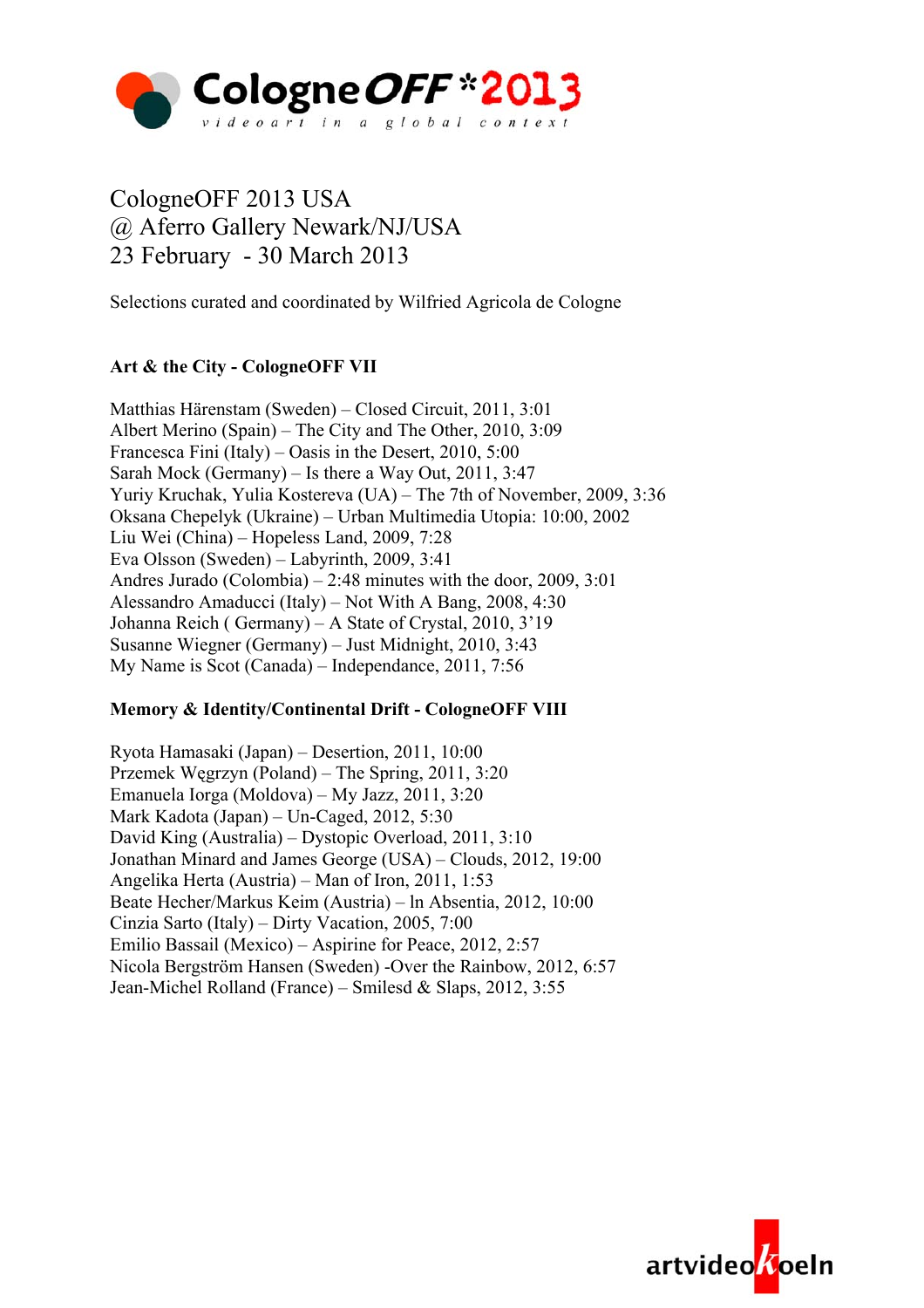

### **Visionary Insights - animateCologne - Cologne Art & Animation Festival**

Dario Bardic (Croatia) – Etude, 3:17, 2007 Mihai Grecu (Rumania) – Coagulate, 5:56, 2008 Shuai Cheng Pu (Taiwan) – Ferry Paradise, 2012, 3:48 Arjan Brentjes (Netherlands) – Il était une fois un Artiste, 2011, 6:34 Wrik Mead (Canada) – Winter's End (El Fin del Invierno), 2010, 8:00 Kaspars Groshevs (Latvia) – Title: Tomorrow, 2007, 1:00 Karolien Soete (Belgium) – Prolegomena, 2011, 7'32″ Sergio Sotomayor (Spain) – Quantum, 2009, 3:13 Eric Patrick (USA)- Retrocognition, 2012, 17:37 Caro Estrada (Austria) – Typemachinery, 2011, 3:58 Pablo Fernandez-Pujol (España) – 142-143 – 2010, 2:10

#### **[self]~imaging - artists portraying themselves in video**

Lee Welch (Ireland)- Again & Again, 2003, 1:00 Jen Ross (UK) - Fatal Distraction, 2005, 3:20 Cyane Tornatzky (USA) – SELF PORTRAIT:The Home Scientist Gets to Know Herself, 2006, 5:53 Cynthia Whelan (UK) – Selfportrait, 3:27, 2005 Barry Morse (USA) – Mouse's Birthday, 3:37, 2010 Shiftwork (UK) - Text Field, 2004, 1:10 Jonas Nilsson (Sweden) - Self-muser, 2008 , 1:36 min:sec Andre Rangel ( Brazil) - "Scalp", 2010, 4:02 Angela Washko (USA) – Washko's PR, 2010, 2:00 Sibylle Trickes (Germany) - "Cyclic Islands: Meme´s", 2009, 9:00 Agricola de Cologne (Germany) – Silent Cry, 3:05, 2008 Lara Salinas (Spain) - Endocrinology nº 3, 2009, 4:00 "J.F.'s Toolbox" by Virginie Foloppe (2004, 5:50 France) Rosa Futuro (Italy) – The Future is Rosy, 2010, 8:00 Tom Estes (USA) - Archive Fever, 2005, 9:00 Doug Williams (USA) – Back & Forth, 2009, 2:42

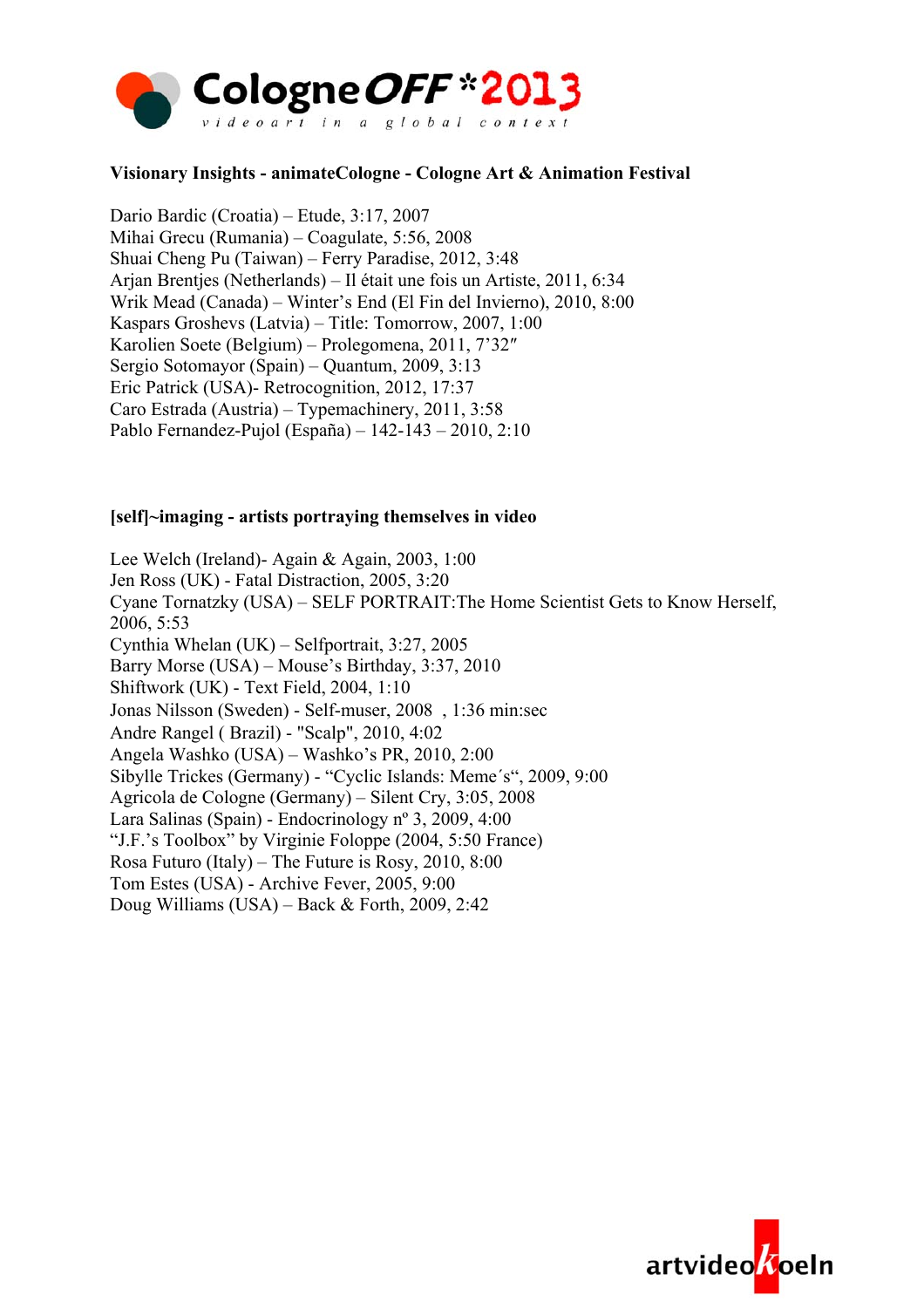

**"Look! That's it!" - Global Art & Moving Images Awards** coordinated by Wilfried Agricola de Cologne

# Cologne International Videoart Festival (Germany) - Curator Wilfried Agricola de Cologne --> **Owen Eric Wood (Canada) – Return, 2011, 5:00**

# exDox – experimental documentary film festival (Germany) - Curator: Agricola de Cologne --> **Yiotis Vrantzas (Greece) – Phone call from Cairo, 2012, 4:55**

# Manipulated Images (Los Angeles, USA) - Curator: Alysse Stepanian --> **Guli Silberstein (UK/Israel) – Disturbdance, 2012, 3:25**

# Now & After – Videoart Festival Moskow (Russia) - Curator: Marina Fomenko --> **Alexandra Mitlyanskaya, Russia, "Babylon 2010", 2010, 5'00"**

# Fonlad – Digital Art Festival Coimbra(Portugal) – Curator: José Vieira --> **Jacob Tonsky (USA) - "Balance Study: Threshold", 2008, 1:02**

# VideoBabel – Festival of Videoart (Peru) Curator: Vera Tyuleneva --> **Jean Paul Zelada (Peru) - "Ciudad Cero", 2010, 3:38**

# Sign Out Videoart Festival Oradea/Romania – Curator: Diana Gabriela Gavrilas --> **Tiberiu Fekete (Romania) - Surface Tension , 4:31, 2012**

# Ferrara Video & Arte Ferrara (Italy) - Curator: Vitiliano Teti --> **Claudia Carboni (italy) "Real-lusion", 2010, 4: 34**

# Linoleum Intern. Animation & Media Art Festival (Russia) - Curator: Olga Martynenko --> **Juan Pablo Zaramella (Argentina) - Luminaris, 2011, 5:53**

# Digital Marrakesh Festival (Morocco) - Curator: AZ Taleb --> **Arab Media Lab Project, (Morocco/NL) - Recruiting identities, 2011, 6.20**

# City Breath Festival Cape Town (South Africa) - Curator: Kai Lossgott --> **Khanyisile Mbongwa, James Taylor (RSA) – Fragmented, 4′53", 2009**

# VideoArt Festival Miden (Greece) - Curators: Gioula Papadopoulou & Giorgos Dimitrapoulos

--> **Shahar Marcus (Israel) – The curator, 2011, 4:22**

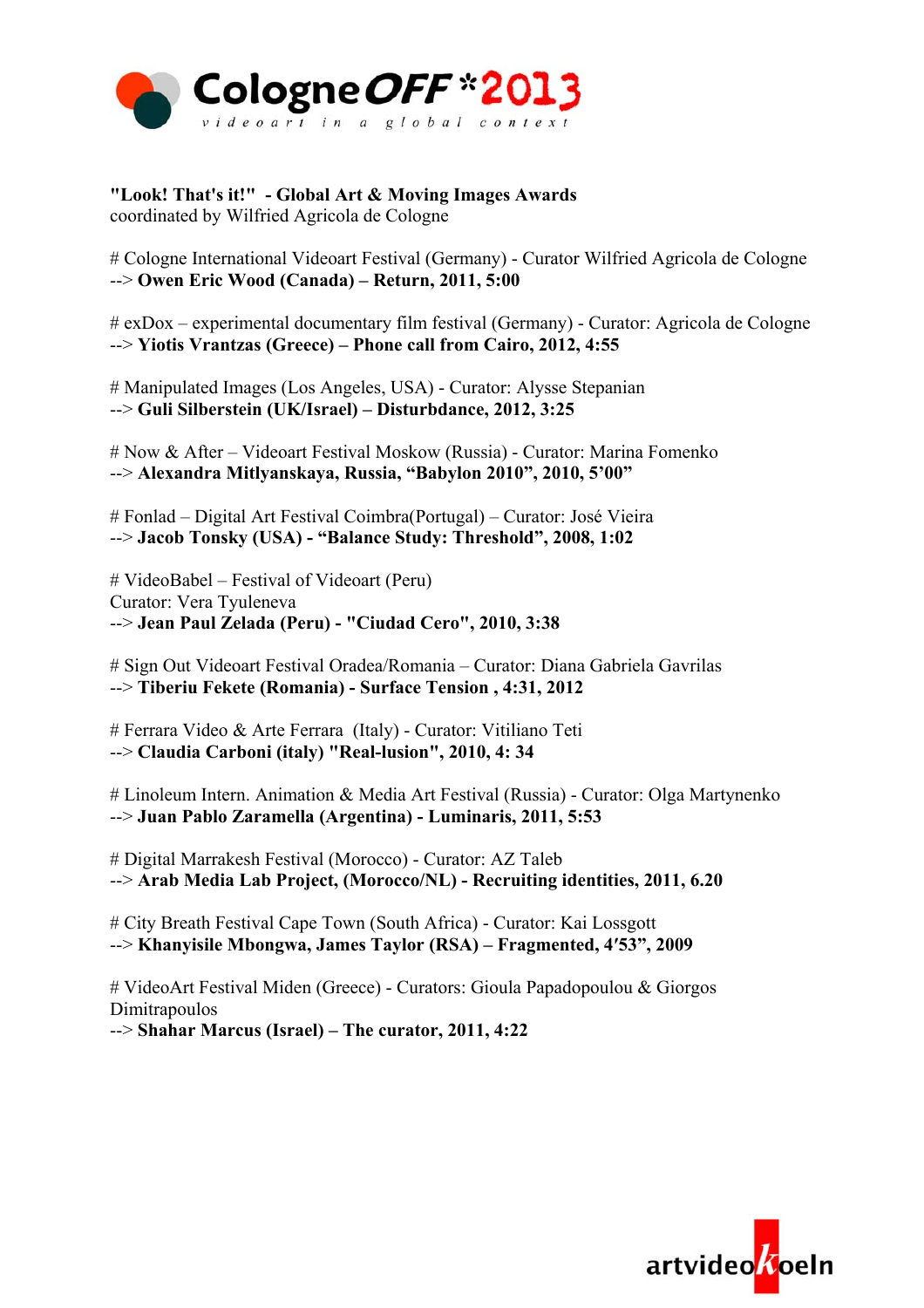

CologneOFF 20XX ‐ videoart in a global context – Searching for an ideal form of presenting videoart

As a dynamic media art event context and nomadic festival project designed, programmed, curated and directed by Agricola de Cologne in the framework of Cologne International Videoart Festival, "CologneOFF 20XX – videoart in a global context" started in 2010, when he took the perception how the jury for his 6th festival edition (directors of 7 reknown international festivals) was voting ‐ just one video collected 4 votes showing the curators following strictly their individual curatorial point of view ‐ as the basis for researching an (his) ideal form of (re)presenting videoart.

The result is a flexible work in progress, a process incorporating the idea of a festival, not bound to a physical location, but travelling from one venue, country and continent to another presenting a hybrid type of mono‐channel videos, which can be presented in the same way via screening, projection and installation.

A dual system is forming the supporting frame‐work

 ‐ virtual (online) components (see links) – all videos, info & event updates online – juxtaposed with the physical component in form of networked screenings & exhibitions ‐ Agricola de Cologne's curatorial opinion juxtaposed with the curatorial opinions of 40 curators (40 countries) demonstrating the multi‐facetted diversity of artistic and curatorial approaches

‐ the active presenter juxtaposed with the passively consuming audience to be activated via interventiones like lectures, panel discussions, artists talks, round table or workshops, not to forget the different types presentation forms, in total, an interactive context intending to link the audience, artists, curators and institutions by thinking and acting in new terms without any restriction.

## About CologneOFF

Founded in 2006 and unique in its kind, CologneOFF is based on the unconventional concept to be a festival without a static festival location but built on global networking instead, based on a growing collection of art videos to be expanded each year by realising a new festival edition, instead of organising each year again an event just for 3 days, based on a dual system of equal virtual and physical components, focussing on new and experimental artistic expressions, instead of following already known paths. All this gives its founder and director Agricola de Cologne all freedom to set through his ideas of encouraging artists to create "total art" works by using the multi-facetted medium of digital video. In 2012, CologneOFF is realising its 8th festival edition, as well as it is expanding its festival context about some new special formats: "one minute videos" and "art & animation" & "experimental documentary".

Cologne International Videoart Festival is run by artvideoKOELN ‐ the curatorial initiative "art & moving images".

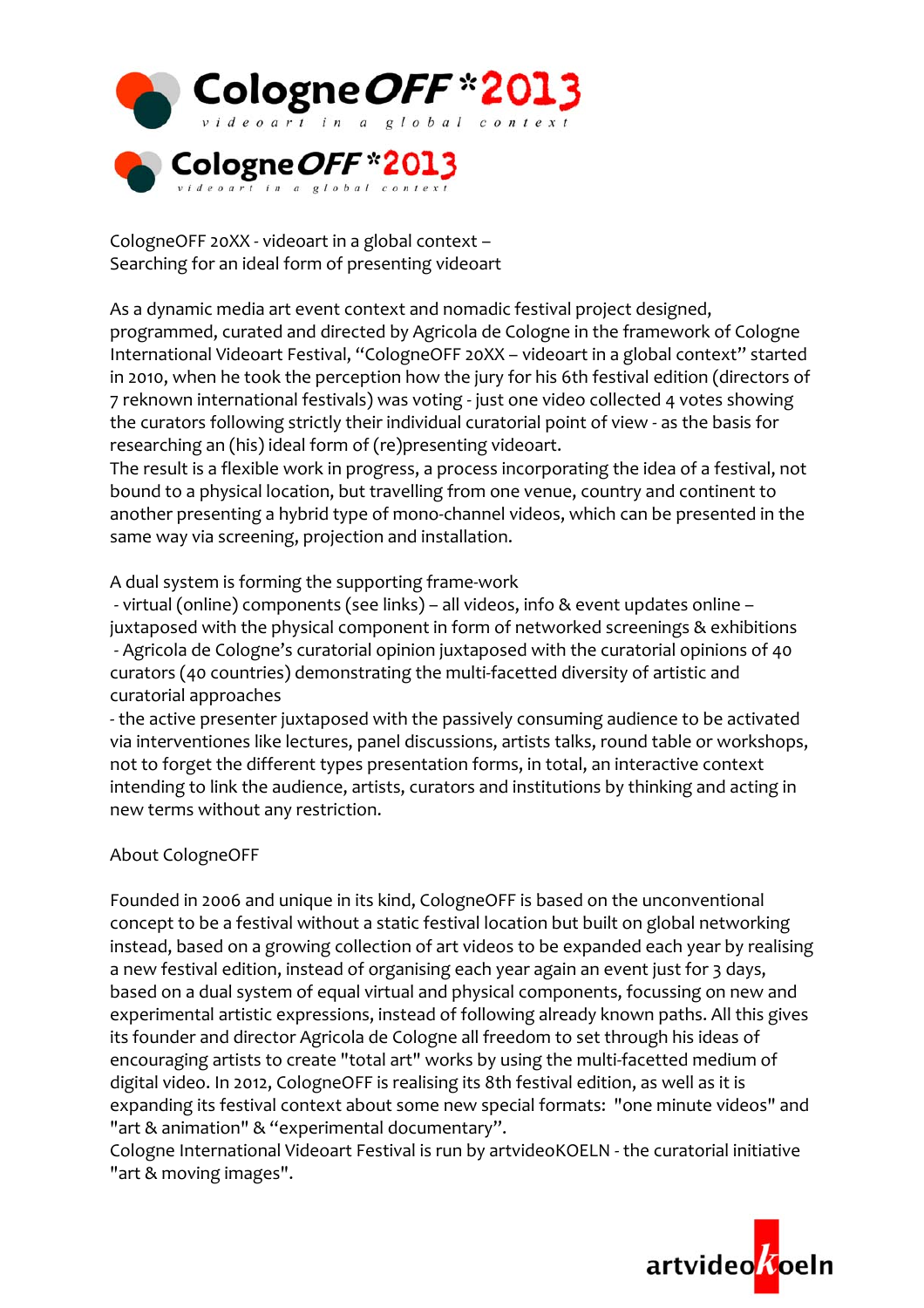



Cologne Art & Moving Images Awards Is representing the umbrella for a wide range of activities around "art & moving images" including the festival platform for

Cologne International Videoart Festival animateCOLOGNE 1#minuteCOLOGNE exDox – experimental documentary film festival CTF \_ Collective Trauma Film Collections VideoChannel – international curatorial platform for art and moving images



artvideoKOELN – the curatorial initiative "art & moving images"

Founded in 2010 by Agricola de Cologne as tool for developing the field of "art & moving images", artvideoKOELN is representing to motor behind Cologne International Videoart Festival and the associated platforms.

The status as an initiative without any institutional affiliation and structure Give its founder all curatorial and artistic freedom to explore video as a multi-facetted medium of contemporary art.

http://camia.mediaartcologne.org http://video.mediaartcologne.org http://coff.newmediafest.org http://coff.newmediafest.org/blog/ http://caaf.newmediafest.org http://comf.newmediafest.org http://exdox.newmediafest.org http://ctf.engad.org http://videochannel.newmediafest.org http://www.le‐musee‐divisioniste.org http://www.agricola‐de‐cologne.de

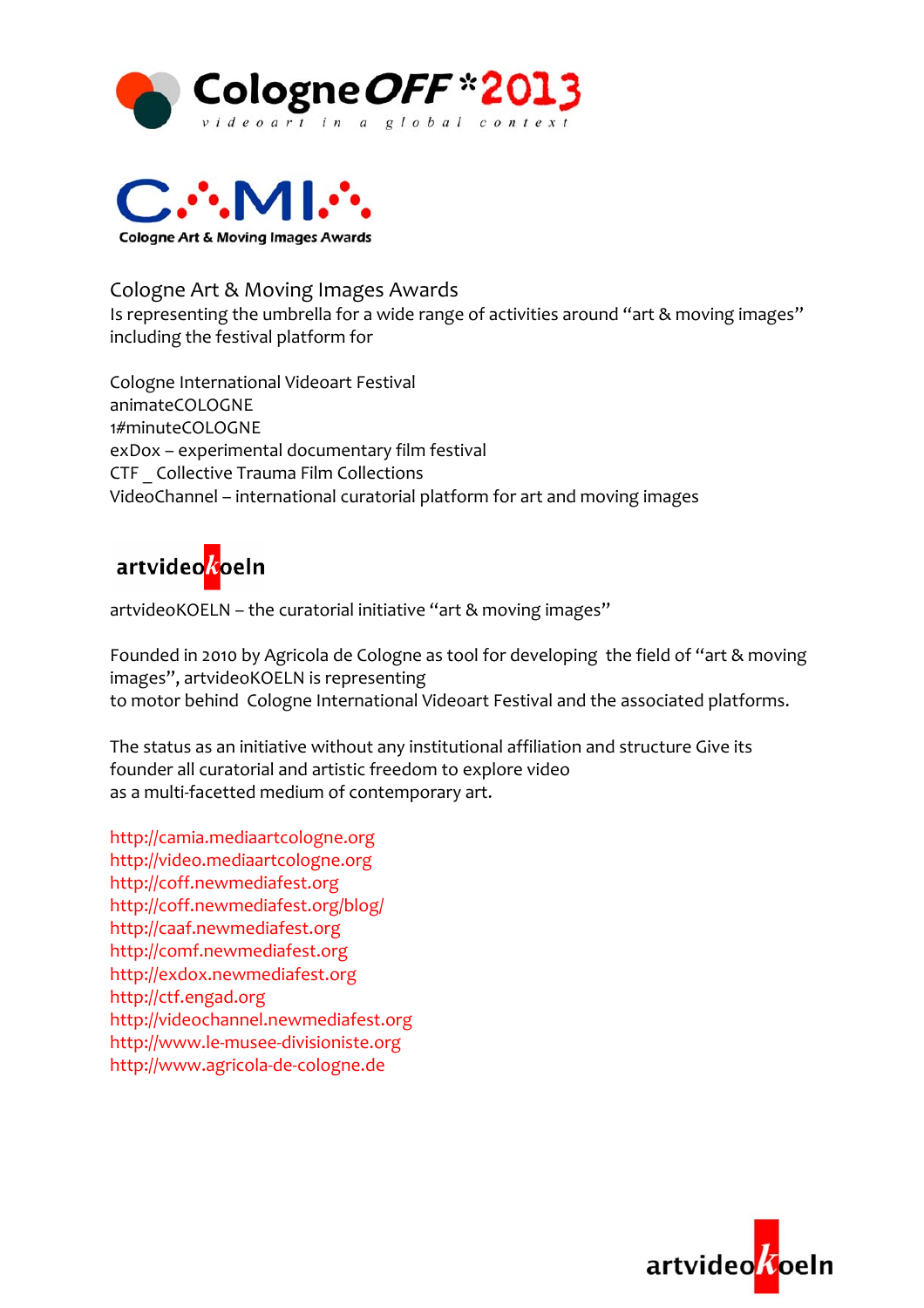



Agricola de Cologne ‐ http://www.agricola‐de‐cologne.de

was launched on 1 January 2000 as an artist brand, standing for the

 $\rightarrow$  interdisciplinary media artist, director of experimental shortfilms and videos, curator of media art and the designer of culture

 $\rightarrow$  founder & director of artvideoKOELN – the curatorial initiative "art & moving images" (2010),

 $\rightarrow$  founder & director of CologneOFF - Cologne International Videoart Festival (2006)  $\rightarrow$  founder and director of [NewMediaArtProjectNetwork]:  $|$  cologne –the experimental platform for art and new media (2000), a global network on different virtual and physical levels

Besides for a broad bandwidth of dynamic curatorial contexts he is initiating in physical & virtual space like JavaMuseum (2001), NewMediaFest (2002), Violence Online Festival (2003), SoundLAB & VideoChannel (2004), CologneOFF (2006), netEX (2007), Agricola de Cologne is standing also for the co-curator & co-organiser of events like festivals & exhibitions of contemporary art, but also for the jury member of divers festivals.

Since its introduction in 2000, Agricola de Cologne is represented as an artist on more than 500 festivals and media art exhibitions in New York, Chicago, London, Paris, Marseille, Madrid, Barcelona, Lisbon, Oslo, Seoul, Bangkok, Jakarta, Manila, Phnom Penh, New Delhi, Basel, Vienna, Linz (Ars Electronica), Graz, Kiev, Riga, Tallinn, Moskow, St.Petersburg, Tallinn, Tokyo, Rome, Milan, Turin, Karlsruhe (ZKM), Berlin & more, but also on Biennials like ISEA Nagoya (2002), Venice Biennale 2003‐2005, Biennale of New Media Art Merida/MX 2003, Biennale of Electronic Arts Perth/Australia (2004), Biennale de Montreal (2004), Biennale Video & New Media SantiagoChile (2005), ISEA Singapore 2008.

His most recent media art context "CologneOFF 20XX - videoart in a global context" is travelling as a nomadic festival project since 2011 around the globe. His media art works received numerous prizes and awards.

Google has the most Agricola de Cologne + CologneOFF listings ‐‐> http://www.google.com/search?q=agricola+de+cologne